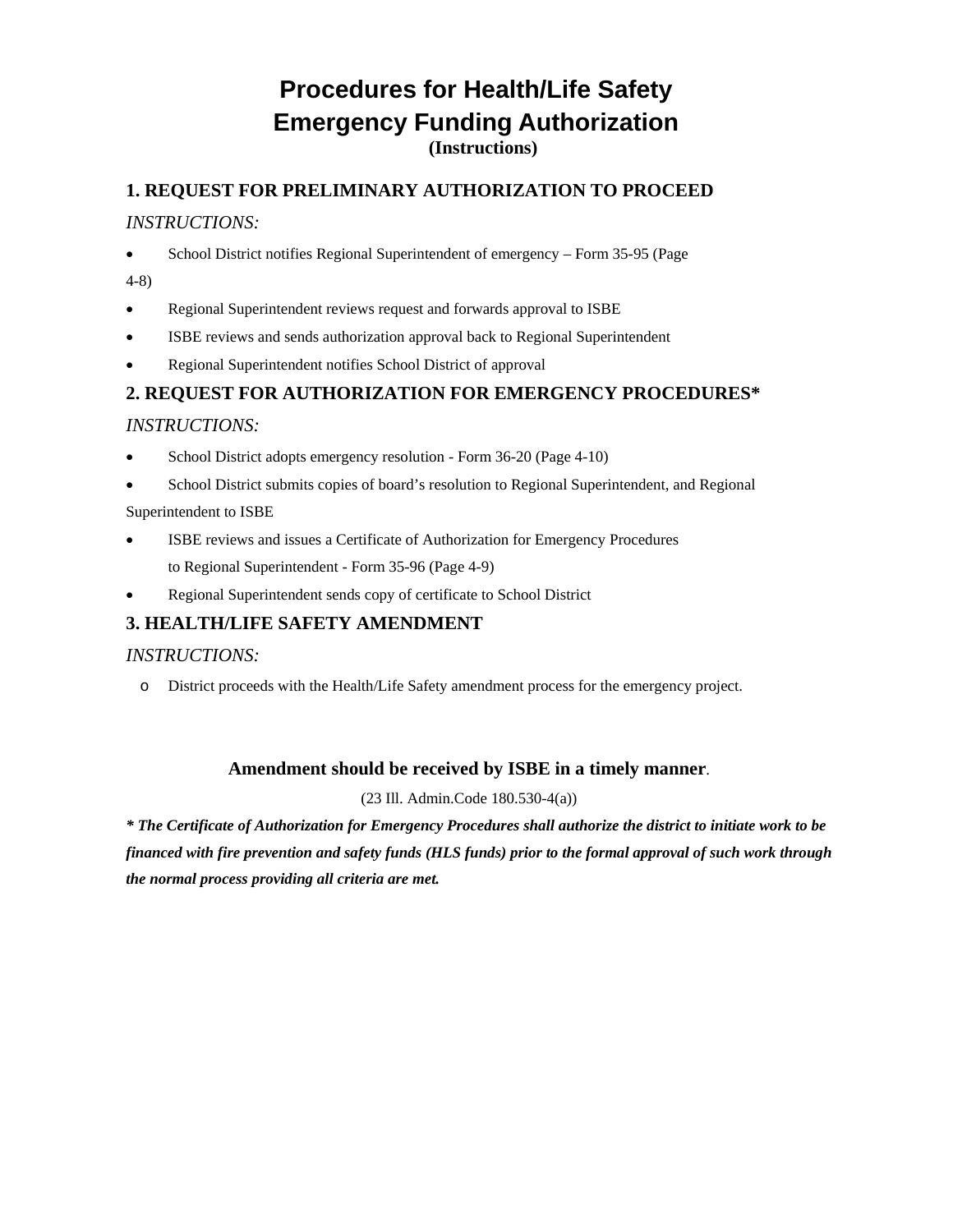### **School District - Regional Office of Education**

# **EMERGENCY HEALTH/LIFE SAFETY FUNDING REQUEST FOR PRELIMINARY AUTHORIZATION**

| School Name and Address | District |
|-------------------------|----------|
|                         | County   |

**In accordance with the Health/Life Safety Code for Public Schools (23 Ill. Adm. Code 180 - Section 180.530 Emergency) an emergency situation exists that:** *(Please check the appropriate statement(s)).*

*CONDITION(S):*

 $\Box$  presents an imminent and continuing threat to the health and safety of students or other occupants

 $\Box$  requires complete or partial evacuation of the building

 $\Box$  consumes one or more of the 5 emergency days or cause school to fall short of the minimum school calendar requirements.

Brief description of the nature of the emergency, how it correlates to the above conditions and the interim measures to sustain operations: *(Use additional sheets or attachments as necessary.)*

*\_\_\_\_\_\_\_\_\_\_\_\_\_\_\_\_\_\_\_\_\_\_\_\_\_\_\_\_\_\_\_\_\_\_\_\_\_\_\_\_\_\_\_\_\_\_\_\_\_\_\_\_\_\_\_\_\_\_\_\_\_\_\_\_\_\_\_\_\_\_\_\_\_\_\_\_\_\_\_\_\_\_\_\_\_\_\_\_\_\_\_\_\_\_\_\_\_\_\_\_\_\_\_\_\_\_\_*

*\_\_\_\_\_\_\_\_\_\_\_\_\_\_\_\_\_\_\_\_\_\_\_\_\_\_\_\_\_\_\_\_\_\_\_\_\_\_\_\_\_\_\_\_\_\_\_\_\_\_\_\_\_\_\_\_\_\_\_\_\_\_\_\_\_\_\_\_\_\_\_\_\_\_\_\_\_\_\_\_\_\_\_\_\_\_\_\_\_\_\_\_\_\_\_\_\_\_\_\_\_\_\_\_\_\_\_*

*\_\_\_\_\_\_\_\_\_\_\_\_\_\_\_\_\_\_\_\_\_\_\_\_\_\_\_\_\_\_\_\_\_\_\_\_\_\_\_\_\_\_\_\_\_\_\_\_\_\_\_\_\_\_\_\_\_\_\_\_\_\_\_\_\_\_\_\_\_\_\_\_\_\_\_\_\_\_\_\_\_\_\_\_\_\_\_\_\_\_\_\_\_\_\_\_\_\_\_\_\_\_\_\_\_\_\_*

*\_\_\_\_\_\_\_\_\_\_\_\_\_\_\_\_\_\_\_\_\_\_\_\_\_\_\_\_\_\_\_\_\_\_\_\_\_\_\_\_\_\_\_\_\_\_\_\_\_\_\_\_\_\_\_\_\_\_\_\_\_\_\_\_\_\_\_\_\_\_\_\_\_\_\_\_\_\_\_\_\_\_\_\_\_\_\_\_\_\_\_\_\_\_\_\_\_\_\_\_\_\_\_.*

#### *FUNDING:*

Fire Prevention and Safety Financing will be required to address the emergency.

| Signature of <b>District</b> Superintendent                |                                             | <b>Fax Number</b> | Date               |
|------------------------------------------------------------|---------------------------------------------|-------------------|--------------------|
|                                                            | Signature of <b>Regional</b> Superintendent | <b>Fax Number</b> | Date               |
| <b>ISBE USE</b><br><b>ONLY</b>                             |                                             |                   | Approved           |
|                                                            | <b>ISBE</b> Authorization to Proceed        | Date              | <b>Disapproved</b> |
| Form 35-95 (3/04) (Prescribed by ISBE for local board use) | 180.530 b                                   |                   |                    |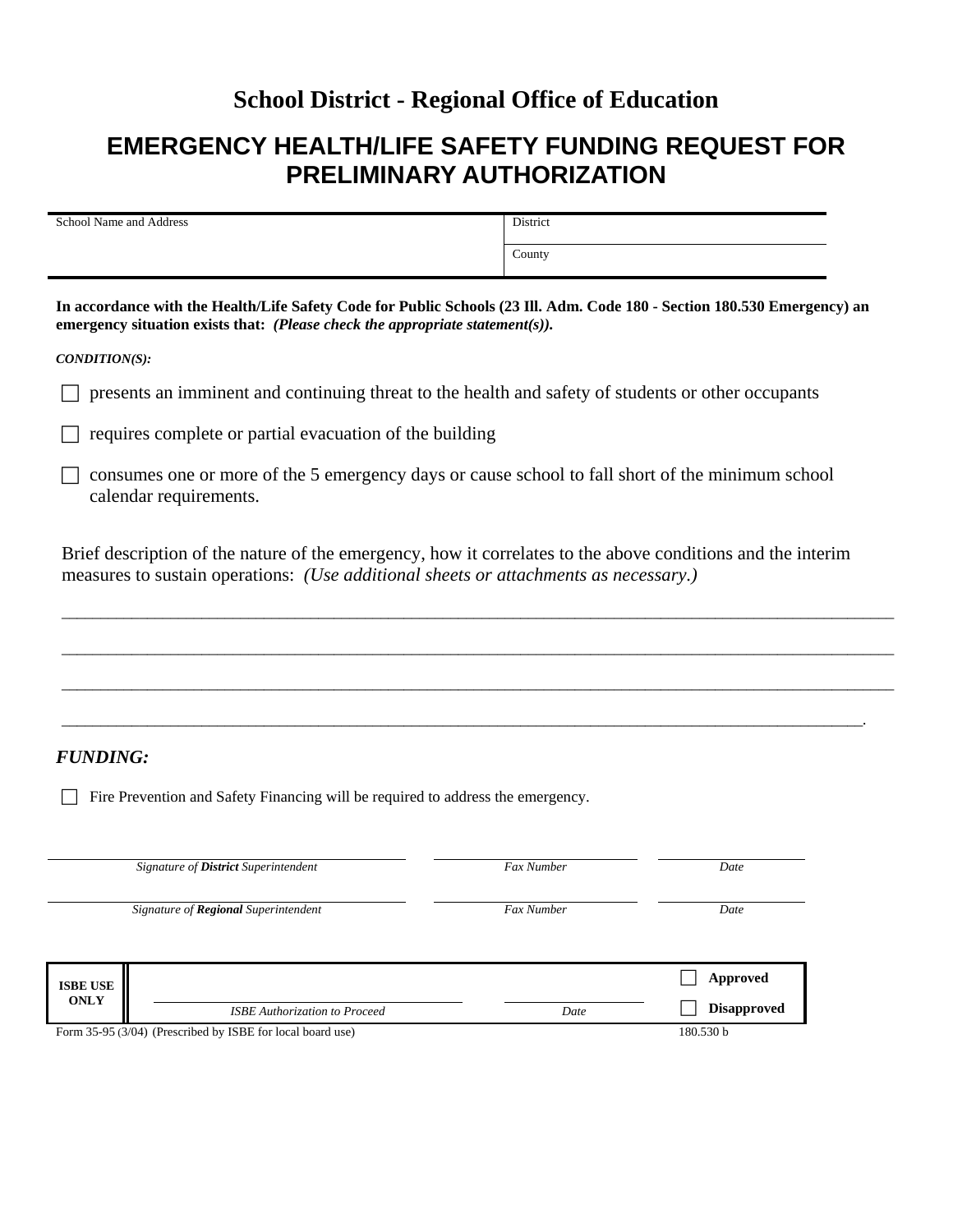### **HEALTH/LIFE SAFETY**

# **CERTIFICATE OF AUTHORIZATION**

## **FOR EMERGENCY PROCEDURES**

**The Illinois State Board of Education has received and reviewed the required documentation and hereby concurs that the condition described in the Health/Life Safety Preliminary Emergency Authorization Request constitutes an emergency classification for:**

| <b>SCHOOL NAME AND ADDRESS</b> | <b>DISTRICT</b> |
|--------------------------------|-----------------|
|                                | <b>COUNTY</b>   |

The school district is authorized to initiate work to be financed with fire prevention and safety funds or funds loaned to the Fire Prevention and Safety Fund prior to the formal approval of such work through the normal process provided that:

> Proper application for use of fire prevention and safety funds will be initiated in a timely manner by the district (forms enclosed).

The work undertaken shall, in all respects conform to the requirements of the Health/Life Safety Code for Public Schools (23 Ill. Adm. Code 180).

Final approval of the use of fire prevention and safety funds will be predicated on the verification of the findings in the board resolution.

*Illinois State Board of Education Signature*

*Date*